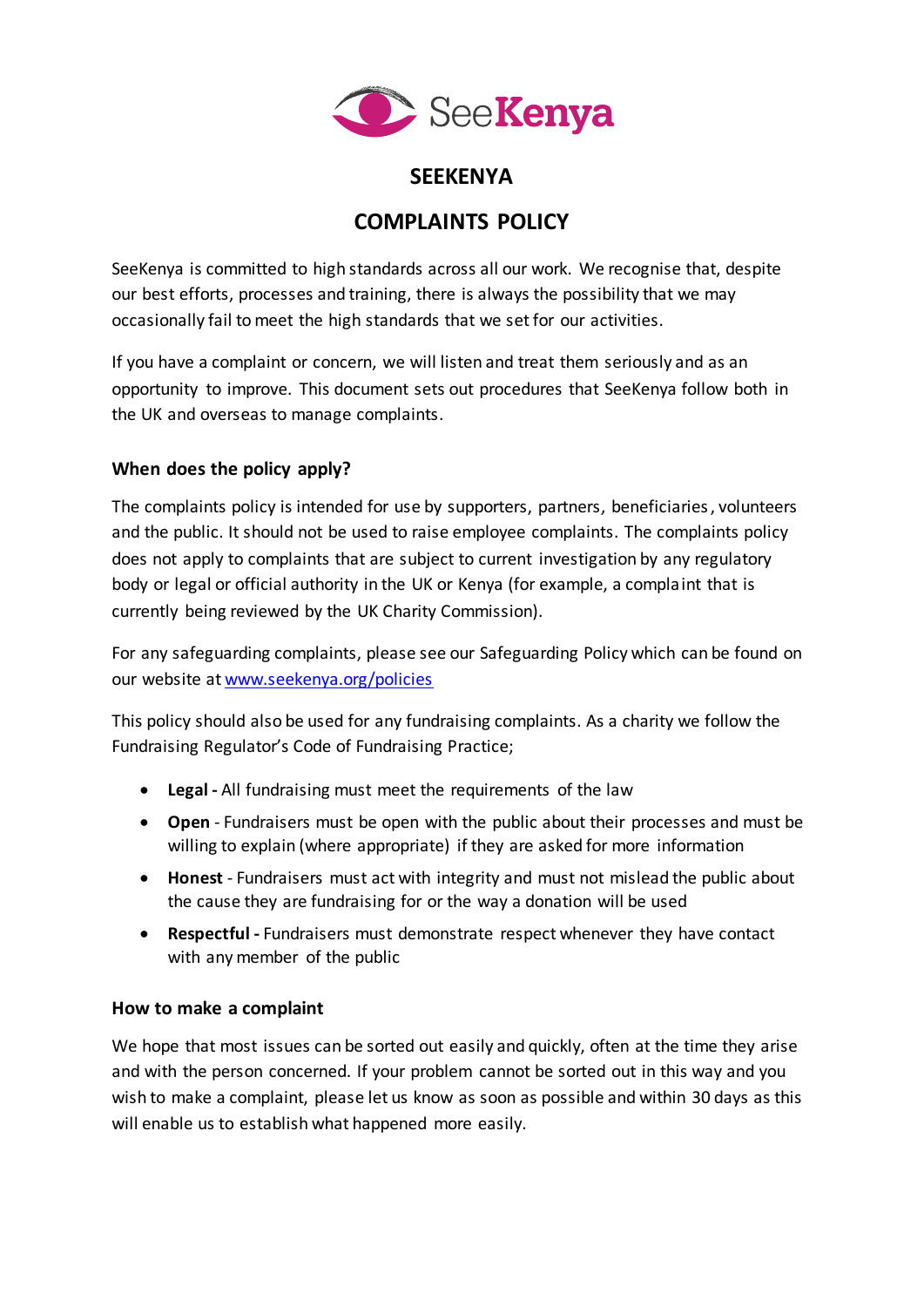Please include full details of the issue being complained about, along with any relevant documentation. Where possible the complainant should try to remember the details surrounding the issue, including names of people where necessary and a timeline of events.

When we look into your complaint;

- We will handle all complaints promptly, objectively, fairly and confidentially
- We will investigate where necessary to find out what happened and what went wrong
- If we are at fault we will try and put things right as quickly as possible
- We will identify what we can do to avoid a repeat occurrence

At all times we will treat you with understanding and respect. All we ask is that you do the same for our staff. Confidential information in relation to your complaint will be handled sensitively.

Details of the complaint and resolution will be kept and used to review complaints procedures going forward.

#### **Clinic complaints**

If your complaint arises during a SeeKenya clinic, please speak to or address a written complaint to **Rachel Marson**. Your complaint will then be investigated and addressed as required.

# **Complaints outside SeeKenya clinics**

If your complaint arises outside the clinics, please put this in writing and submit via our head office;

| Email:          | admin@seekenya.org                                                                                      |
|-----------------|---------------------------------------------------------------------------------------------------------|
| Postal address: | SeeKenya Complaints, The King's Centre, 33-35 Victoria Road, Burgess<br>Hill, West Sussex, RH15 9LR, UK |

These complaints will be handled by SeeKenya's Administrator.

# **Complaint response times**

We would appreciate your understanding that, with limited resources, we cannot always respond to your complaint immediately, although we will whenever we can.

You will receive an initial acknowledgement and/or response within ten working days of receipt of your complaint and we expect to resolve most problems in that time.

Where a more in-depth investigation is required, we aim to provide a full response within 20 working days. If there are exceptional circumstances where that is not possible, we will advise you.